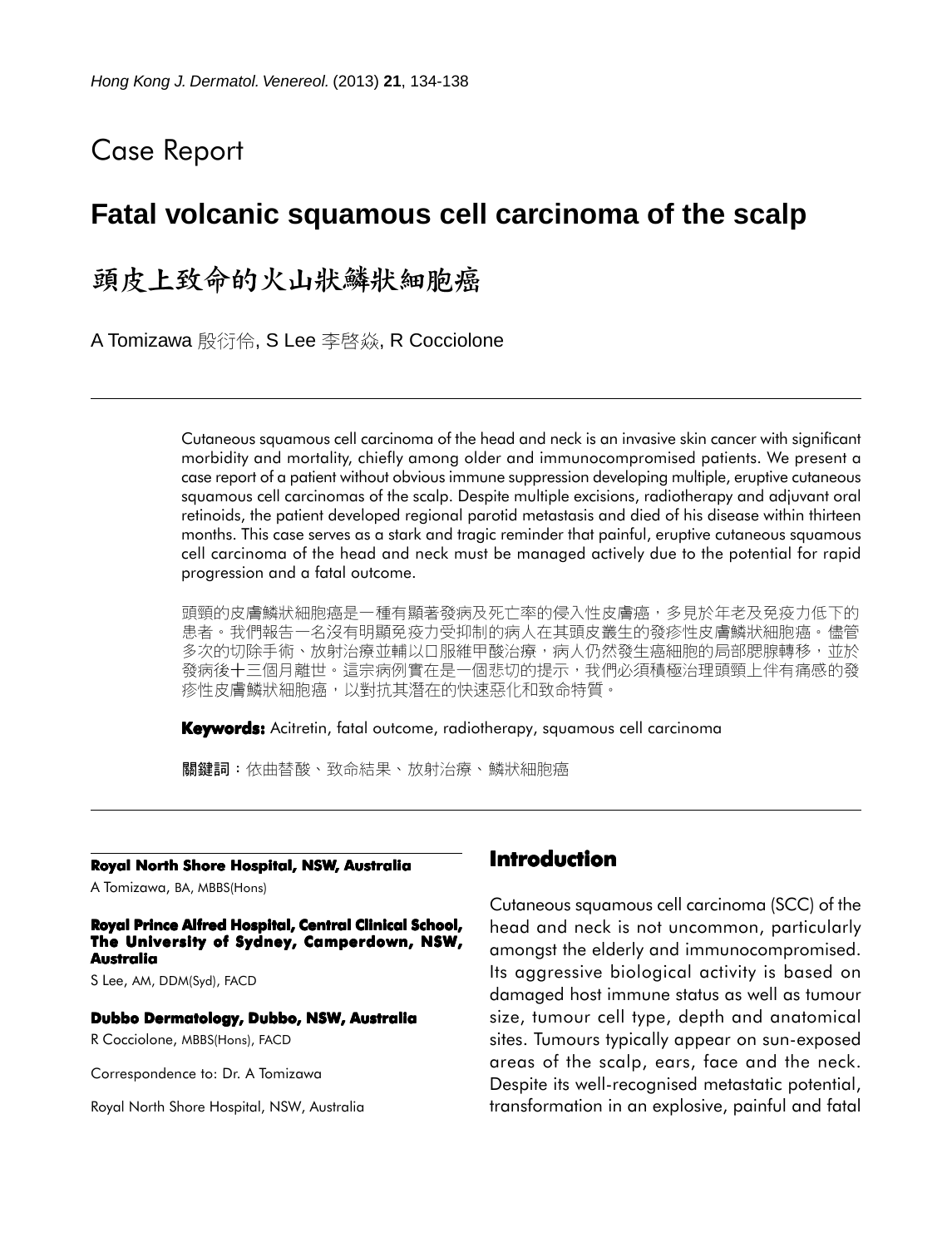way is fortunately rare. We describe a case of rapidly progressing cutaneous squamous cell carcinoma of the scalp in an apparently immunocompetent patient that was ultimately fatal.

### **Case report Case report**

An 83-year-old Caucasian male presented with an anterior scalp tumour that was suggestive of a keratoacanthoma clinically. His past medical history was significant for chronic obstructive pulmonary disease, renal insufficiency, thromboembolic disease, gout, osteoarthritis and chronic polymyalgia rheumatica, for which he took prednisone 3 mg daily for twelve years without adverse effects. The initial scalp tumour was excised, and histopathology confirmed an ulcerated, moderately-differentiated squamous cell carcinoma which extended into the subcutis, with clear margins.

The patient presented six months later with a crop of recurrent scalp tumours. Clusters of crateriform tumours measuring between five and ten centimetres in diameter appeared on the anterior and lateral aspect of the scalp (Figure 1). The

tumours were inflamed with purulent discharge and contained large keratin cores. A subsequent scalp biopsy revealed poorly-differentiated, deeply penetrating SCC with focal infundibulocystic differentiation on haematoxylin & eosin (H & E) stain (Figures 2a & 2b). Computed tomography (CT) imaging demonstrated tumour abutting the skull table without bony involvement and excluded metastatic disease. The patient was admitted to a tertiary referral-centre for multi-disciplinary care and commenced on oral acitretin 50 mg daily as well as oral antibiotics.



Figure 1. Cutaneous squamous cell carcinomas of the scalp.



**Figure 2. 2.** (a) Punch biopsy specimen demonstrating a deeply penetrating squamous cell carcinoma (haematoxylin & eosin (H&E) stain, original magnification x 1.25). (b) High-power view of poorly-differentiated squamous cell carcinoma (H&E stain, original magnification x 40).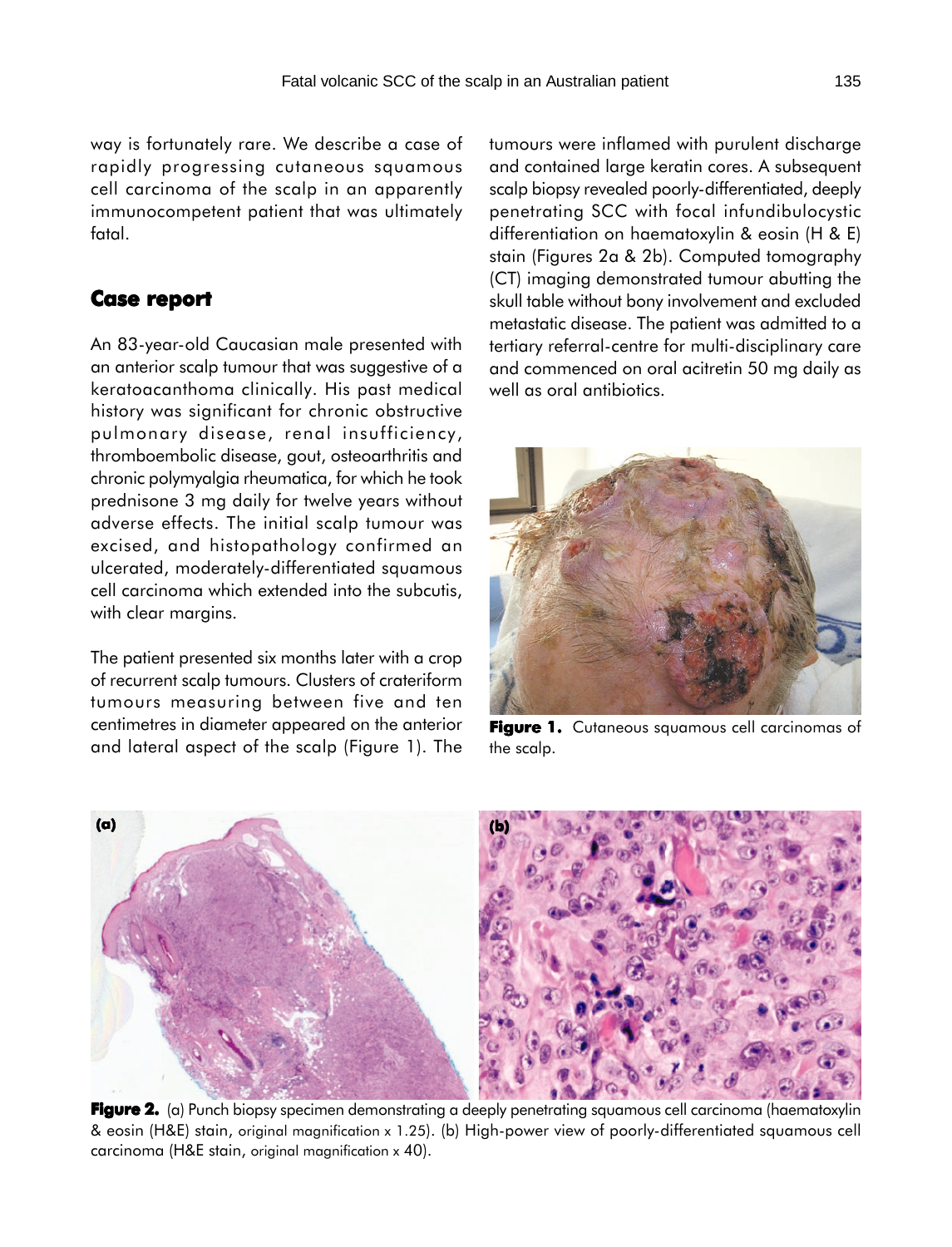Given the extensiveness of the lesions and the patient's anaesthetic risk, he was deemed unsuitable for surgery. Therefore, radiotherapy was administered to the involved site at 45 Grays in 15 fractions for three weeks with improvement in swelling and a reduction in both diameter and height of the lesions (Figure 3). Following radiotherapy adjuvant oral acitretin was recommenced, but the dose was limited to 25 mg daily due to mucous membrane side-effects, predominantly eye irritation.

Six weeks following radiotherapy, the patient presented with nausea and malaise, and was found to have a firm mass in the right parotid region on CT imaging (Figure 4). Histopathological examination of a fine-needle aspiration biopsy specimen from the parotid mass demonstrated malignant keratinising cells with keratin pearls and background necrosis. Tumour cells had irregular nuclei, abnormally distributed chromatin and increased nuclear-to-cytoplasmic



Figure 3. Cutaneous squamous cell carcinomas of the scalp, after radiotherapy.

ratio, consistent with metastatic, poorlydifferentiated SCC. Staging CT imaging excluded distant metastases.

Radiotherapy was administered to the right parotid lymph node and the patient was recommenced on oral acitretin following discharge. He re-presented to hospital six months later with increasing scalp pain and general malaise. Palliative radiotherapy was administered to the left anterior scalp lesion for palliative pain relief. Unfortunately, the patient passed away from medical complications of active palliative care treatment thirteen months following initial presentation of his index scalp lesion.

## **Discussion**

This report describes a rare case of aggressive cutaneous squamous cell carcinomas of the scalp in a patient without significant immunosuppression. Risk factors for cutaneous SCC of the head and neck include Caucasian background, male gender, age over 65 years, cumulative sun exposure and immunodeficiency.<sup>1</sup> Other cutaneous malignancies and squamoproliferative tumours, such as "atypical fibroxanthoma" share



Figure 4. CT image of a local metastasis of cutaneous SCC to the right parotid lymph node.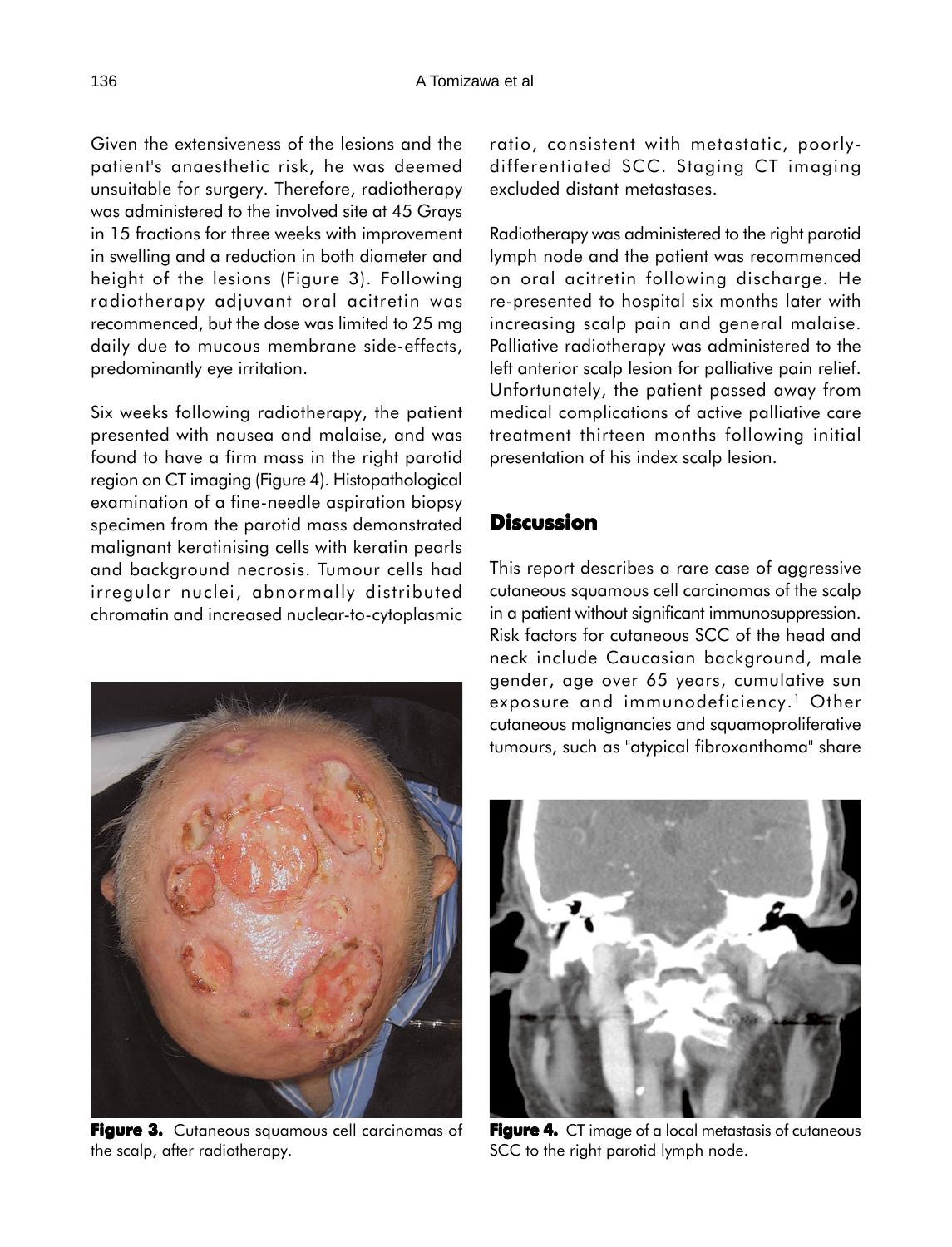these risk factors.2 Although our patient did have multiple risk factors, it is unclear whether his taking 3 mg daily of oral prednisone was sufficient to increase his risk of developing advanced cutaneous malignancy. Indeed, many patients with chronic inflammatory diseases such as asthma have taken long-term oral steroids of up to 5 mg daily prednisone without a demonstrable increase in the risk of cutaneous SCC. While dermatological data is scarce, a recent study reported in the rheumatology literature indicated that 10 mg daily of low-dose oral prednisone had minimal sideeffects in patients with rheumatoid arthritis.<sup>3</sup> Further research in this therapeutic area may clarify this issue in the future.

It has been thought that SCC of the head and neck greater than 2 cm in diameter are twice as likely to recur locally and three times as likely to metastasise as smaller tumours.4 Other risk factors include tumours located in sun-exposed sites, tumour depth over 4 mm, histological subtype of poorly-differentiated SCC and compromised host immune status.<sup>5</sup> While our patient had multiple lesions over 2 cm, the question of why he developed so many eruptive SCCs that grew explosively but without bony involvement, remains unanswered. A recent case report described multiple synchronous SCC on the head and neck less than 1.5 cm in diameter occurring in an elderly Caucasian patient with a history of high-grade non-Hodgkin's lymphoma.6 Despite multiple excisions with clear margins, over 40 primary SCC continued to develop over the patient's scalp and face, and the patient died of his disease. To our knowledge, our patient is the first case of multiple, large, volcanic cutaneous SCC of the head and neck reported in a patient without a significant past history of immunosuppression.

The current recommendations for management of aggressive cutaneous SCC of the head and neck with nodal metastases include both surgical treatment and adjuvant radiotherapy. Single modality treatment alone is associated with a worse therapeutic outcome.7 In our case, surgery

was contraindicated because of his age and the extent of disease. Accordingly, radiotherapy was administered with the aim of retarding disease progression. While doses for adjuvant radiotherapy of 60 Grays have been advocated for nodal metastases, our patient received a lower dose of 45 Grays to his primary lesions, as recommended by the radiation oncology team in order to limit cutaneous side-effects.<sup>8</sup> Although no standardised recommendation for adjuvant chemotherapy currently exists, there is emerging data for platinum-based chemotherapy combined with adjuvant radiotherapy in mucosal SCC of the head and neck.<sup>9</sup>

A striking feature of this case was the rapid evolution from presentation to development of regional metastasis, culminating in the fatal outcome within thirteen months. Moreover, the patient complained of unrelenting pain, which is not a common feature of cutaneous SCC.10 The senior author notes that in his experience, this demoralising symptom bears a poor disease prognosis.

While we know that cutaneous SCC of the head and neck may invade surrounding structures and metastasise, transformation in such an eruptive, painful and fatal way is fortunately rare. This case raises awareness of three key issues: the guarded prognosis of large and painful SCC of the scalp, particularly in the elderly and including those who are not significantly immunosuppressed; the use of acitretin as an ancillary therapy to impede progression of this form of skin cancer; and the importance of high-quality palliative care in looking after dermatological patients with advanced and metastatic malignancy. In clinical medicine, compassion is vital!

#### **Acknowledgements**

We are indebted to Associate Professor Steven Kossard and Dr. Penelope Lim for assistance with preparing the histopathology slides.